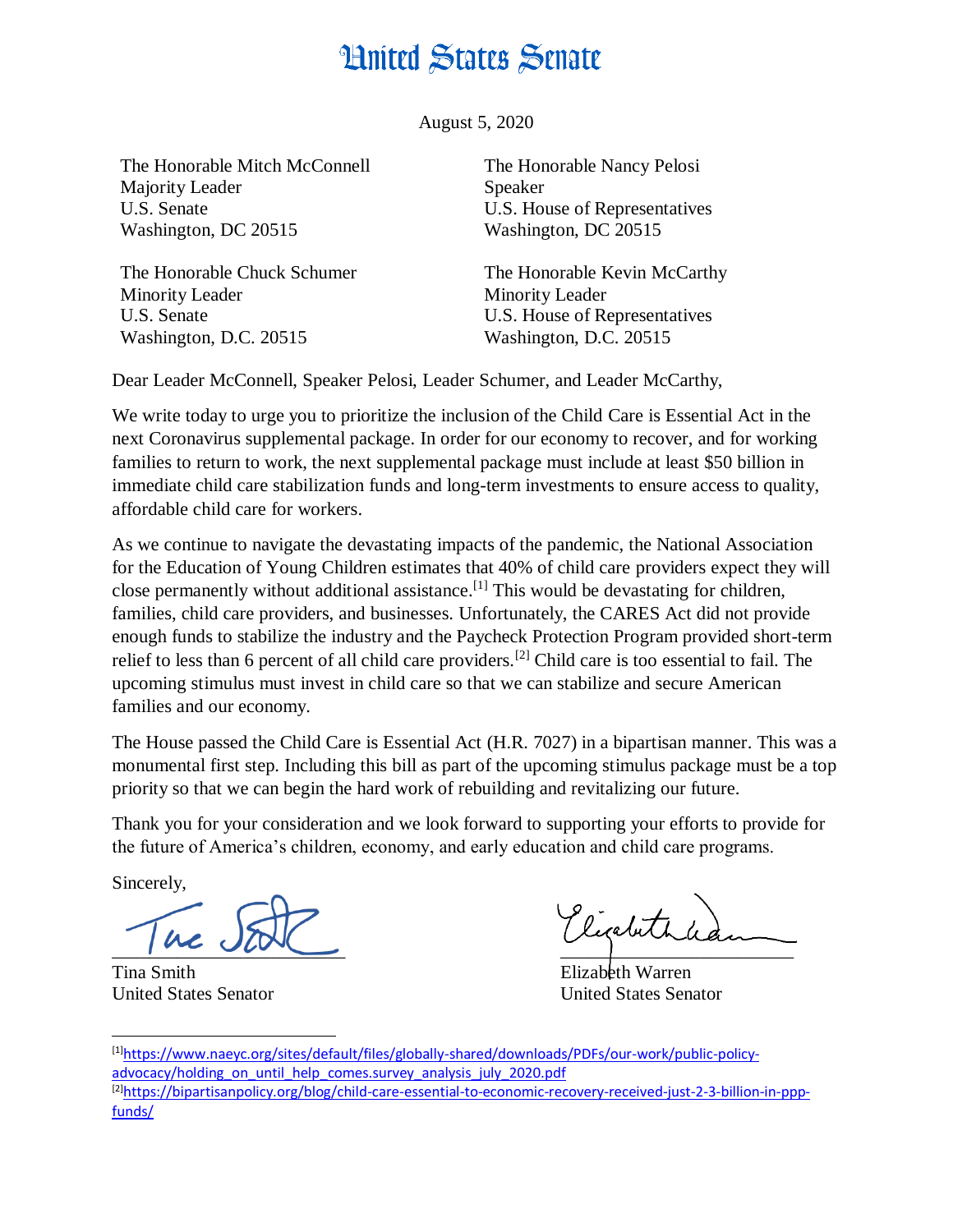Robert P. Casey, Jr. Ron Wyden United States Senator United States Senator

Sherrod Brown Kirsten Gillabrand

Jack Reed Mazie K. Hirono United States Senator United States Senator

 $\mathcal{L}$ \_\_\_\_\_\_\_\_\_\_\_\_\_\_\_\_\_\_\_\_\_\_\_\_\_ \_\_\_\_\_\_\_\_\_\_\_\_\_\_\_\_\_\_\_\_\_\_\_\_\_

Angus S. King, Jr.  $\cup$   $\cdot$  Tim Kaine United States Senator United States Senator

Richard J. Durbin Cory A. Booker United States Senator United States Senator

Chris Van Hollen Margaret Wood Hassan United States Senator United States Senator

 $\frac{1}{s}$  Robert P. Casey, Jr.

 $R_{\ell}$  ( $N_{\ell}$  )  $N_{\ell}$  )  $N_{\ell}$  )  $N_{\ell}$  ,  $N_{\ell}$  ,  $N_{\ell}$  ,  $N_{\ell}$  ,  $N_{\ell}$  ,  $N_{\ell}$  ,  $N_{\ell}$  ,  $N_{\ell}$ 

United States Senator United States Senator

\_\_\_\_\_\_\_\_\_\_\_\_\_\_\_\_\_\_\_\_\_\_\_\_\_ \_\_\_\_\_\_\_\_\_\_\_\_\_\_\_\_\_\_\_\_\_\_\_\_\_ /s/ Jack Reed /s/ Mazie K. Hirono

 $\sqrt{s}$  Richard J. Durbin

/s/ Chris Van Hollen